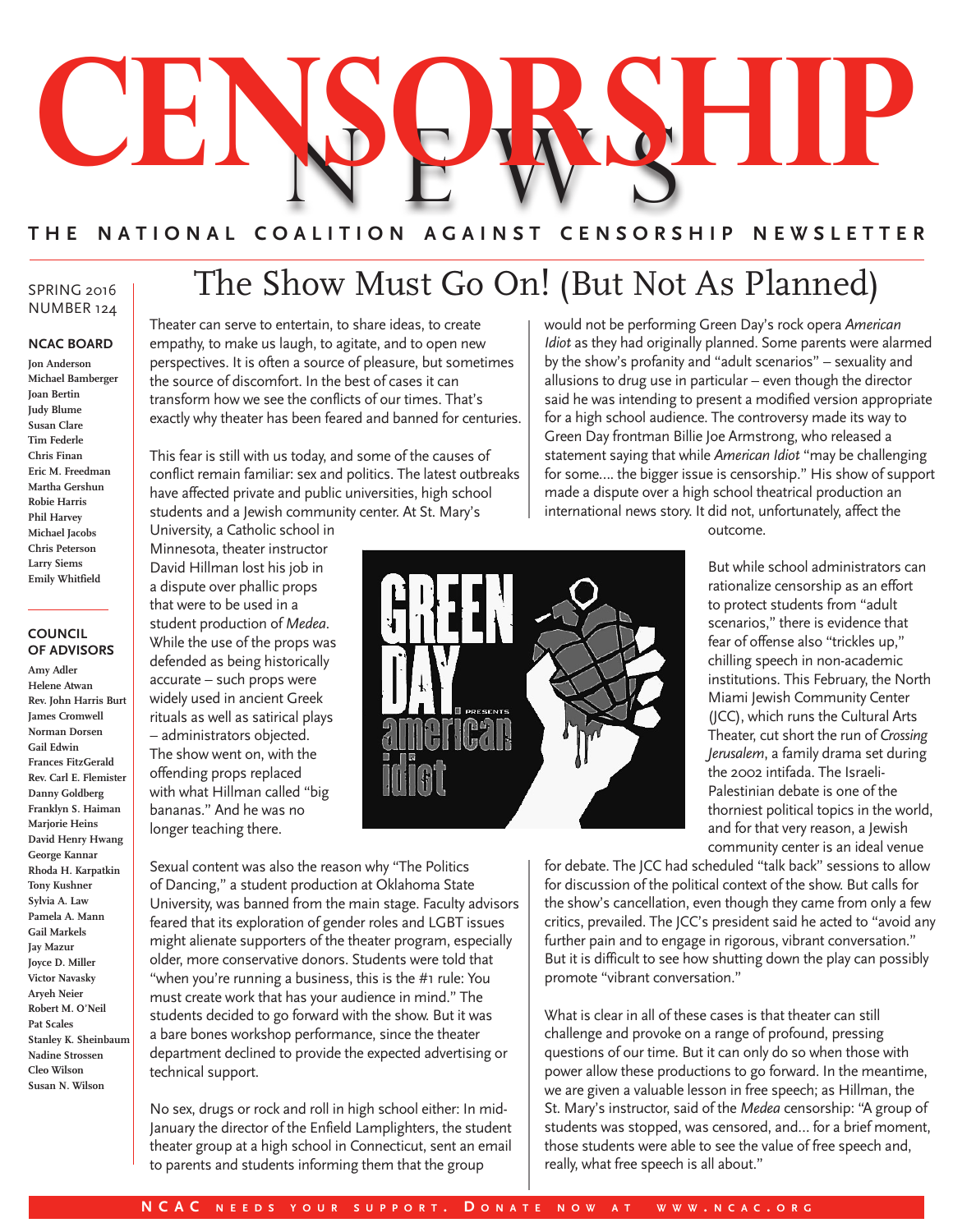#### **NCAC PARTICIPATING ORGANIZATIONS**

Actors' Equity Association American Association of School Administrators American Association of University Professors American Association of University Women American Booksellers for Free Expression American Civil Liberties Union American Ethical Union American Federation of Teachers American Jewish Committee American Library Association American Literary Translators Association American Orthopsychiatric Association American Society of Journalists & Authors Americans United for Separation of Church & State Association of American Publishers Authors Guild Catholics for Choice Children's Literature Association College Art Association Comic Book Legal Defense Fund The Creative Coalition Directors Guild of America The Dramatists Guild of America Dramatists Legal Defense Fund Educational Book & Media Association First Amendment Lawyers Association Free Speech Coalition International Reading Association Lambda Legal Modern Language Association National Center for Science Education National Communication Association National Council for the Social Studies National Council of the Churches National Council of Jewish Women National Council of Teachers of English National Education Association National Youth Rights Association The Newspaper Guild/CWA PEN American Center People For the American Way Planned Parenthood Federation of America Project Censored SAG-AFTRA Sexuality Information & Education Council of the U.S. Society of Children's Book Writers & Illustrators Speech Communication Association Student Press Law Center Union for Reform Judaism Union of Democratic Intellectuals Unitarian Universalist Association United Church of Christ, Office of Communication United Methodist Church, United Methodist Communications Women's American ORT Woodhull Sexual Freedom Alliance Writers Guild of America, East Writers Guild of America, West

#### **NATIONAL COALITION AGAINST CENSORSHIP**

**Joan E. Bertin, Executive Director Austin Dacey, Senior Consultant, YFEP Andy DiBella, Development Director Derrick Foust, Administrative Assistant Joy Garnett, Arts Advocacy Program Associate Peter Hart, Communications Director Sarah Hoffman, YFEP Manager Siddhartha Joag, AAP Consultant Svetlana Mintcheva, Programs Director Barbara Pyles, Business Manager Mary Reinke, Accounting**

*Censorship News* **Founding Editor: Roz Udow (1926-2006)** *Design:* **Jeanne Criscola/Criscola Design**

**19 Fulton Street, Suite #407, New York, NY 10038 tel: (212) 807-6222, fax: (212) 807-6245 e-mail: ncac@ncac.org, web: www.ncac.org Copyright ©2016 National Coalition Against Censorship Permission is granted to reprint – please credit NCAC.**

# **In the Courts**

**Not in the Courts: Transit Ads, Student Speech** *American Freedom Defense Initiative v. King County* concerned a decision by Seattle public transit authorities to decline advertisements from the group, which has tangled with public agencies in several cities over its messages connecting Islam and terrorism. The county rejected the group's ads, citing policies prohibiting "demeaning or disparaging" messages. Justices Clarence Thomas and Samuel Alito issued a rare dissent from the Court's summary order denying review, with Thomas writing, "I see no sound reason to shy away from this First Amendment case." The Ninth Circuit decision in favor of the county stands; other courts have reached the opposite conclusion, and the issue remains contentious. Weeks after the Court declined to hear the case, New Jersey Transit announced a proposal to modify its advertising policies to prohibit a range of messages. Anything that might "disparage" the agency's services would be forbidden, along with messages that "promote or oppose a political party" or "express or advocate an opinion, position or viewpoint on matters of public debate about economic, political, moral, religious or social issues." If the policy is enacted, riders can look forward to a diet restricted to commercial advertisements.

The other contentious free speech issue the court won't address this term questions the authority of public school administrators to sanction off-campus student speech on social media outlets like Facebook and Twitter. In one especially high profile case, *Bell v. Itawamba County School Board*, Mississippi student Tyler Bell posted a video of a rap song about allegations that teachers at his school had engaged in sexual misconduct. Bell's post included violent imagery that school officials deemed threatening and disruptive, and he was assigned to an alternative school

### for several weeks. After the Fifth Circuit Court ruled in favor of the school district, Bell appealed to the Supreme Court. The Court declined to hear his appeal in late February, and the issue remains unsettled and uncertain.

### **Can Carrying a Campaign Sign Get You Demoted at Work?**

Does the First Amendment prohibit the government from taking action against a public employee for expressing political views? Generally, the Constitution protects political speech and association. But what if the employee wasn't actually doing that? That question is at the heart of *Heffernan v. City of Paterson*. At oral arguments before the Supreme Court on January 19, Justice Samuel Alito likened the case to a "law school hypothetical," and it's easy to see why. In 2006, Jeffrey Heffernan, a police detective in Paterson, NJ, was spotted carrying a campaign sign for a candidate running against the incumbent mayor. Heffernan was demoted as a result of his apparent political activity. But Heffernan was merely picking up the sign, off hours, for his mother. He sued the city for retaliation, and some of the justices sounded skeptical of his First Amendment claim; as Justice Antonin Scalia quipped, "There's no constitutional right not to be fired for the wrong reason." If he had been picking up the sign and posting on his own front lawn, maybe he would have had a stronger case.

## **As We Go To Press…**

The 4-4 Supreme Court decision in *Friedrichs v. California Teachers Association* lets stand a precedent requiring public workers to pay "fair share" fees to unions they decline to join, a requirement the plaintiffs claim is a violation of their First Amendment rights. We can expect other split decisions until the Court is restored to nine sitting justices.

# **SHORT TAKES**

## • **Silenced by the President: College Speech Controversies**

We're used to hearing stories of students protesting and even demanding the cancellation of appearances by speakers they find disagreeable. While these students are exercising their free speech rights, when college presidents use their institutional power to actually ban a speaker from campus, they are violating both academic freedom and First Amendment principles. At Cal State University of Los Angeles, there were intense arguments between student groups over a scheduled appearance by conservative writer Ben Shapiro. But

then president William Covino stepped in to announce the February 25 talk wouldn't happen. Shapiro responded by saying he'd be showing up anyway – which he did, amidst heavy protests. The president's attempt to block the event not only failed, it arguably contributed to making a tense situation worse. Meanwhile at Williams College in February, president Adam Falk overruled a student group's invitation to conservative writer John Derbyshire. The event was, ironically enough,

#### **con't on page 3**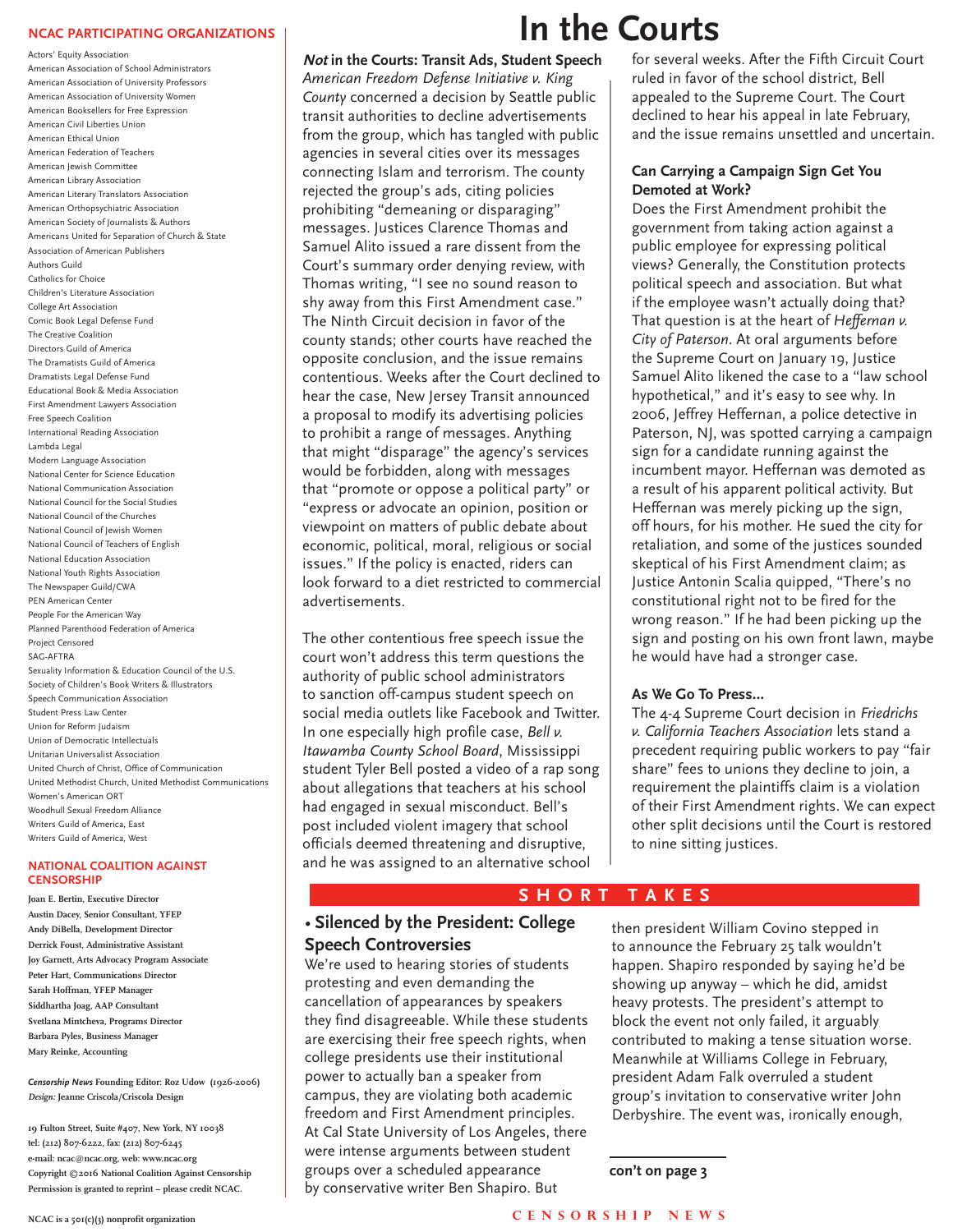# **VIEWS ON THE NEWS FROM THE EXECUTIVE DIRECTOR**

# When Books Are Disappeared

It's almost unheard of for a book to be withdrawn as soon as it is published. But that's precisely what happened this January, creating a challenge for advocates of intellectual freedom.

The children's picture book, *A Birthday Cake for George Washington*, written by Ramin Ganeshram and illustrated by Vanessa Brantley-Newton, tells the story of Washington's slave cook Hercules and includes images of him, his daughter, and

other slaves smiling while they worked in the kitchen. Critics pounced, charging that the book obscured the horrors of slavery. The publisher, Scholastic Press, stood by the book – for two days. Then it changed course, announcing that it was withdrawing the book because it "may give a false impression of the reality of the lives of slaves."

To its critics, pulling a children's book depicting 'smiling slaves' was an easy call. And while some saw the book as the inevitable product of a predominantly white publishing industry, this case actually provided a notable exception: The creative team behind the book was composed of women of color who did not intend to "whitewash" history. They

say they wanted to show "the joy in what [the characters] have created through their intelligence and culinary talent," even while acknowledging the "vast injustice" of slavery. For critics, however, good intentions are not good enough.

No one questions the right to raise pointed criticisms about literature or artistic works, or to question the accuracy of historical accounts. Publishers then have to decide whether to yield to critics and withdraw or modify a work, or to allow readers to decide for themselves what to think. Scholastic decided to withdraw *A Birthday Cake* but claimed the decision had nothing to do with the controversy, saying that the book "did not meet

part of the Massachusetts school's "Uncomfortable Learning" series. And in another twist, the student who invited Derbyshire explained that he did so precisely because he didn't agree with the writer's politics: "I was looking forward to exposing the flaws in his arguments. If every student does not desire the intellectual challenge of defending their own ideas against those they find objectionable, that is perfectly fine (anyone can choose not to attend the talk)."

# • **This One Summer Returns to Florida Shelves**

An elementary school parent in Florida was alarmed to find a copy of the acclaimed graphic novel *This One* 

the standards which support our publishing mission." Even if this is true, the sequence of events is troubling. Worse, it has already opened the door for more calls to banish books: critics of *Birthday Cake* immediately targeted eight other books they want withdrawn because they "do not accurately portray Native peoples."

This should come as no surprise. The withdrawal of a book after objections about its content or message inevitably invites demands to remove other books considered "objectionable." This is the proverbial slippery slope – and the reason free speech

advocates defend books as a matter of principle, not because of the merits of a particular work.

Publishers, of course, have the legal right to pull any book. But when the decision is, or appears to be, in response to objections to specific ideas or views, it raises serious questions. We rely on publishers and the media in general to provide access to a wide range of ideas, even those that are controversial and possibly wrong-headed. What we do with those ideas is up to us, the readers. But new ideas, good and bad, are essential to a vibrant society that allows the expression of different views and values discussion and debate as the best way to address them.

Withdrawing a book from circulation – which makes it disappear as effectively as burning – precludes this kind of give and take, by enshrining conventional wisdom as orthodoxy. Inevitably, this works against those who challenge established ideas, often the most marginalized segments of society – historically, women, minorities, and dissidents.

Maybe *A Birthday Cake for George Washington* would, as its critics claim, encourage readers to downplay the evils of slavery. Alternatively, perhaps readers would take pride in its characters' accomplishments. Would the book have generated additional debate, or spurred interest in the history of slavery or in Washington's role as a slave owner? Perhaps, but unfortunately we'll never know.

## **SHORT TAKES**

*Summer* in the school library. The book, in fact, is intended for older students. Spurred by alarmist local TV news coverage, the district not only removed the book from the elementary school library – they pulled the book from open shelves at three high school libraries as well. Restricting access to a book for high school students in order to protect elementary school kids is, to say the least, nonsensical. We're glad to report that after NCAC called it to their attention, the school district reversed its decision, making the book available once again to high schoolers.

## **• 'Indoctrination' Panic Shuts Down Virginia Schools**

At the end of 2015, NCAC noticed an increase in parental complaints about Islamic "indoctrination" in schools. Most complaints concerned textbooks about world history that critics accused of either "whitewashing" the truth about Islamic violence or promoting Islam in the school. As we pointed out, these complaints often confuse basic First Amendment principles which permit teaching about religion, but draw the line at endorsing religion.

This anti-indoctrination campaign took an extreme turn in December over, of all things, a calligraphy lesson. Parents in Augusta County, Virginia were outraged to learn that ninth graders were asked to copy an example of Arabic calligraphy – which happened to be the shahada, or profession of faith. The protests grew so intense that the district decided to close every school for one day.